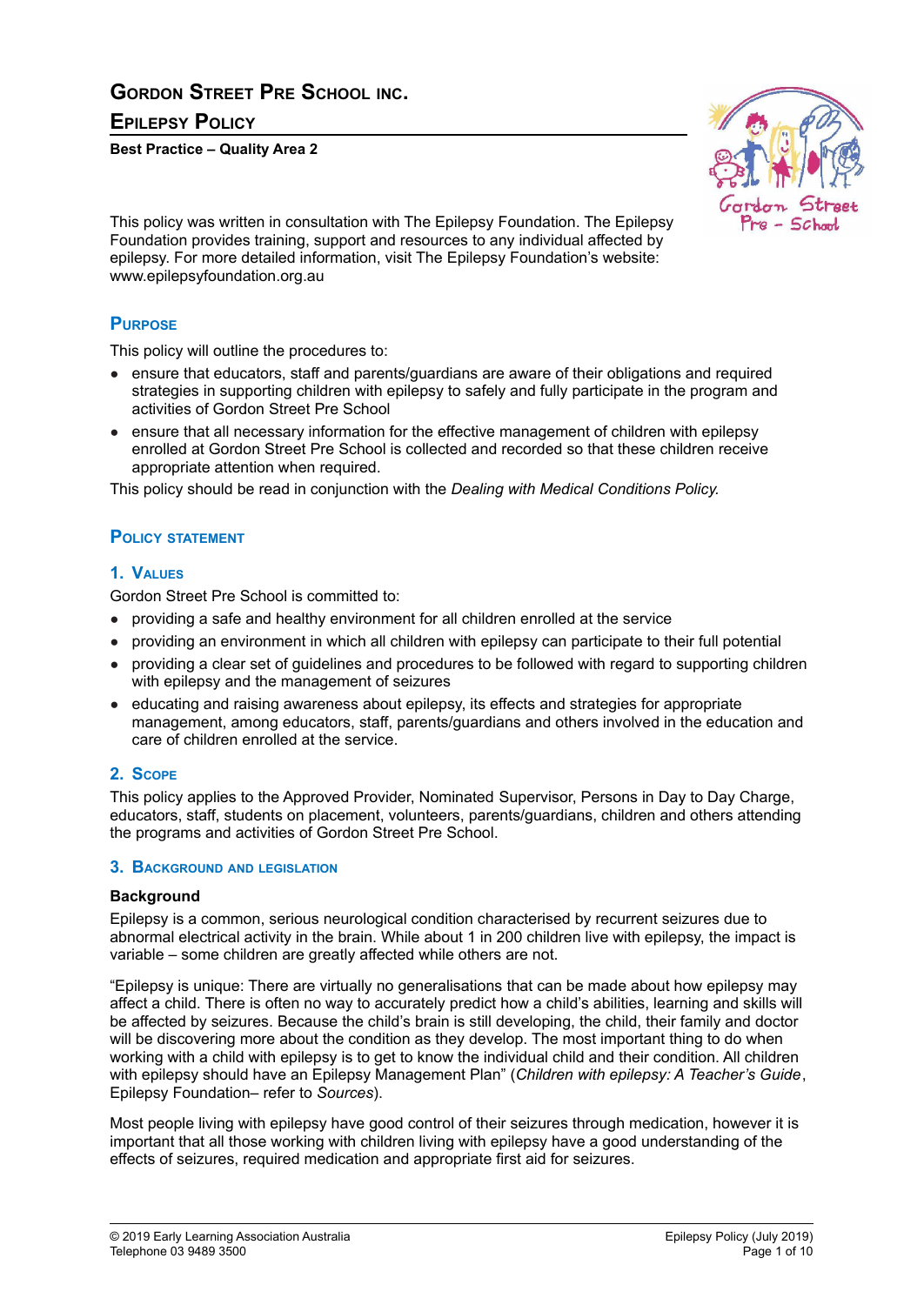The Epilepsy Foundation (refer to *Sources*) has a range of resources and can assist with the development of an Epilepsy Management Plan. The foundation also provides training and support to families and educators in the management of epilepsy, and in the emergency administration of midazolam or rectal Valium.

Legislation that governs the operation of approved children's services is based on the health, safety and welfare of children, and requires that children are protected from hazards and harm. Regulation 136 of the *Education and Care Services National Regulations 2011* requires the Approved Provider to ensure that there is at least one educator on duty at all times who has a current approved first aid qualification. As a demonstration of duty of care and best practice, ELAA recommends **all educators** have current approved first aid qualifications.

### **Legislation and standards**

Relevant legislation and standards include but are not limited to:

- *Education and Care Services National Law Act 2010*: Sections 167, 169, 174
- *Education and Care Services National Regulations 2011*: Regulations 79, 85, 86, 87, 90, 91, 92, 93, 95, 98, 101, 136, 137
- *Health Records Act 2001* (Vic)
- *National Quality Standard*, including Quality Area 2; Children's Health and Safety
- *● Privacy and Data Protection Act 2014* (Vic)
- *● Privacy Act 1988* (Cth)
- *Public Health and Wellbeing Act 2008* (Vic)
- *Public Health and Wellbeing Regulations 2009* (Vic).

### **4. DEFINITIONS**

The terms defined in this section relate specifically to this policy. For commonly used terms e.g. Approved Provider, Nominated Supervisor, Regulatory Authority etc. refer to the *General Definitions* section of this manual.

**Absence seizure:** Occurring mostly in children, this consists of brief periods of loss of awareness, most often for less than 10 seconds. Some children can experience these types of seizures multiple times during the day which may compromise learning. Absence seizures can be mistaken for day-dreaming. They are no longer called 'petit mals'.

**AEDs:** Antiepileptic drugs used for the treatment of many epilepsy syndromes. AEDs do not cure epilepsy but most seizures can be prevented by taking medication regularly one or more times a day. For many people, medication makes it possible to live a normal, active life, free of seizures. Others may continue to have seizures, but less frequently.

**Approved First Aid Qualifications:** First aid qualifications that meet the requirements of Regulation 136(1) and have been approved by the National Authority.

**Duty of care:** A common law concept that refers to the responsibilities of organisations to provide people with an adequate level of protection against harm and all reasonable foreseeable risk of injury.

**Emergency epilepsy medication:** Medication that has been prescribed for the treatment of prolonged seizures or a cluster of seizures. The most common type of emergency medication prescribed is buccal or nasal midazolam. Rectal Valium has been used in the past, but is not often prescribed for use as an emergency epilepsy medication. Medication information is included in a child's Emergency Medication Management Plan, and this must be kept up to date. Only staff who have received child-specific training in the emergency administration of midazolam can administer this medication.

**Emergency Medication Management Plan (EMMP):** Completed by the prescribing doctor in consultation with the individual and/or their family/carer. This medication plan must be attached to the individual's Epilepsy Management Plan which has been signed by the child's treating doctor. The preferred template to be used by the prescribing doctor can be found at: www.epilepsyfoundation.org.au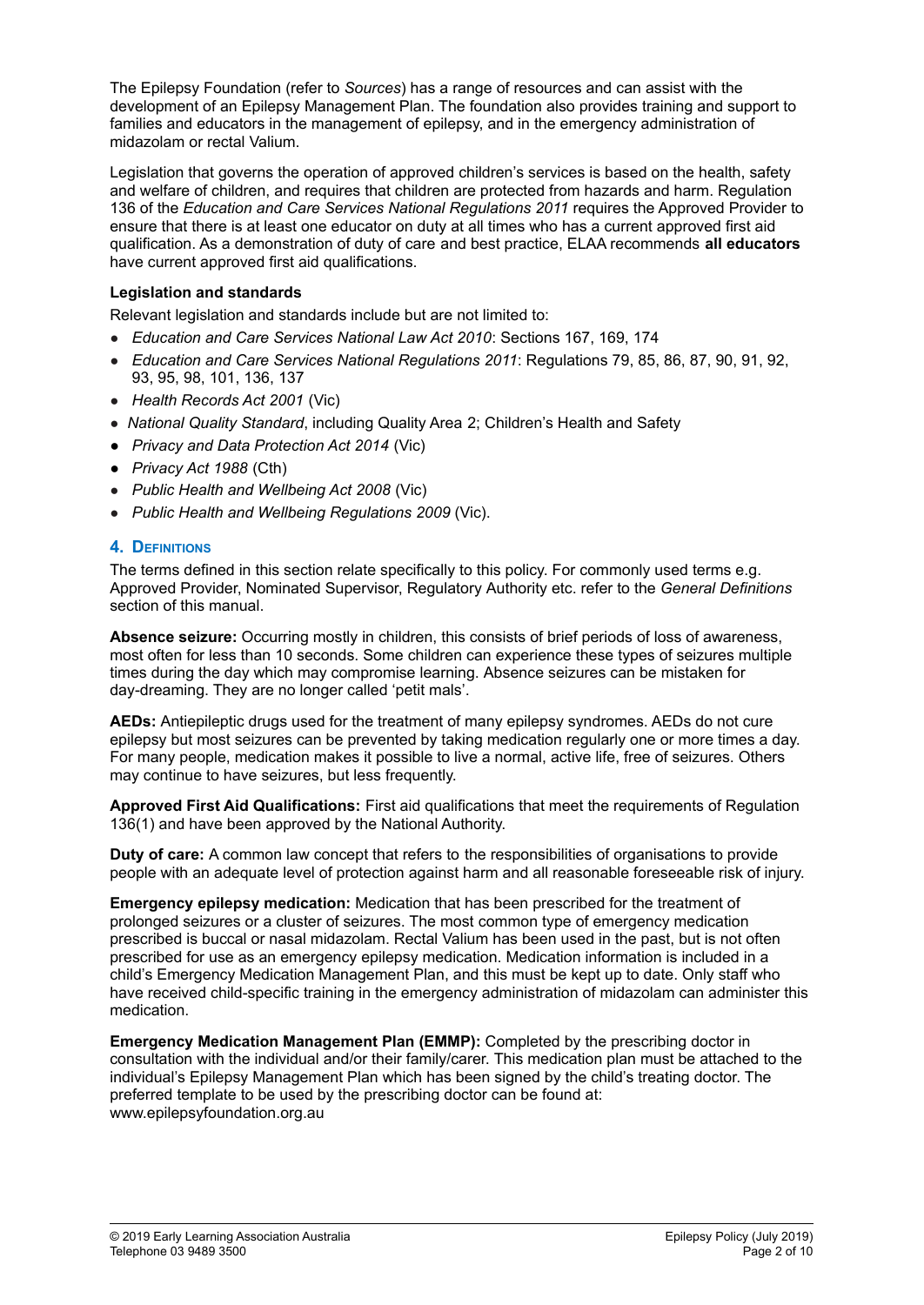**Epilepsy:** Recurrent seizures (abnormal burst of electrical activity in the brain that scrambles messages) that are unprovoked.

**Epilepsy Management Plan (EMP):** Designed to help people recognise when seizures are occurring, and gives clear directions about appropriate first aid. The plan is developed by the person who has the most knowledge and experience of the individual's epilepsy and seizures, and should be less than 12 months old. The management of epilepsy requires a team approach and the plan should be reviewed and signed by the individual's treating doctor. An Epilepsy Management Plan and Support Package has been designed by The Epilepsy Foundation: www.epilepsyfoundation.org.au

**Focal (previously called simple or complex partial) seizures:** Focal seizures (previously called partial seizures) start in one part of the brain and affect the area of the body controlled by that part of the brain. The symptoms experienced will depend on the function that the focal point controls (or is associated with). Focal seizures may or may not cause an alteration of awareness. Symptoms are highly variable and may include lip smacking, wandering behaviour, fiddling with clothes and feeling sick, 'edgy' or strange.

Focal seizures where a person has full awareness were previously called simple partial seizures. Focal seizures where a person has an altered sense of awareness were previously called complex partial seizures. Focal seizures can progress into a generalised seizure.

**Generalised seizure:** Both sides of the brain are involved and the person will lose consciousness. A Tonic Clonic seizure is one type of generalised seizure.

**Ketogenic diet:** A high fat, low carbohydrate, restricted-calorie diet that may be prescribed as additional therapy. This is an effective therapy for some children, although its mechanisms are not well understood. When introducing this diet, a child is usually hospitalised, as such radical dietary changes have the potential to cause serious problems for the child. Once the child is stabilised on a ketogenic diet, they can return home, with the diet managed by the parents/guardians or carers.

**Medication record:** Contains details for each child to whom medication is to be administered by the service. This includes the child's name, signed authorisation to administer medication and a record of the medication administered, including time, date, dosage, manner of administration, name and signature of person administering the medication and of the person checking the medication, if required (Regulation 92). A sample medication record is available on the ACECQA website.

**Midazolam:** Also known as Hypnovel, midazolam belongs to a group of pharmaceuticals called benzodiazepines. Its main purpose is as a sedative or hypnotic, and it is used for medical and surgical procedures. In epilepsy, midazolam is used for emergency management of seizures, as it has the ability to stop the seizures quickly. Once absorbed into the blood, midazolam travels to the brain, attaching to brain receptors that control electrical impulses that are firing at an unusually rapid rate. Midazolam also works by relaxing muscles, which is particularly beneficial in many types of seizures. The effect of midazolam should occur rapidly.

Not all individuals living with epilepsy require emergency medication, but for a small group of people whose seizures are difficult to control, or for people who are isolated from emergency care, midazolam is an excellent medication. It is most commonly administered bucally or nasally.

Midazolam is fast-acting and can be easily administered by family and carers in a variety of settings. Only staff specifically trained to the requirements of a child's Emergency Medication Management Plan can administer midazolam.

**Midazolam kit:** An insulated container with an unused, in-date midazolam ampoule/s, a copy of the child's Emergency Medication Management Plan and Epilepsy Management Plan (which includes a picture of the child), and telephone contact details for the child's parents/guardians, doctor/medical personnel and the person to be notified in the event of a seizure requiring administration of midazolam if parents/guardians cannot be contacted. Midazolam must be stored away from light (cover with aluminium foil) and in temperatures of less than 25ºC. EFV Administration flyer – e.g. buccal, gloves, tissues, pen and paper, +/- stopwatch.

**Seizure record:** An accurate record of seizure activity, which is important for identifying any seizure patterns and changes in response to treatment.

**Seizure triggers:** Seizures may occur for no apparent reason, but common triggers include: forgetting to take medication, lack of sleep, other illness, heat, stress/boredom, missing meals and dehydration. Flashing or flickering lights can trigger seizures in about 5% of people living with epilepsy.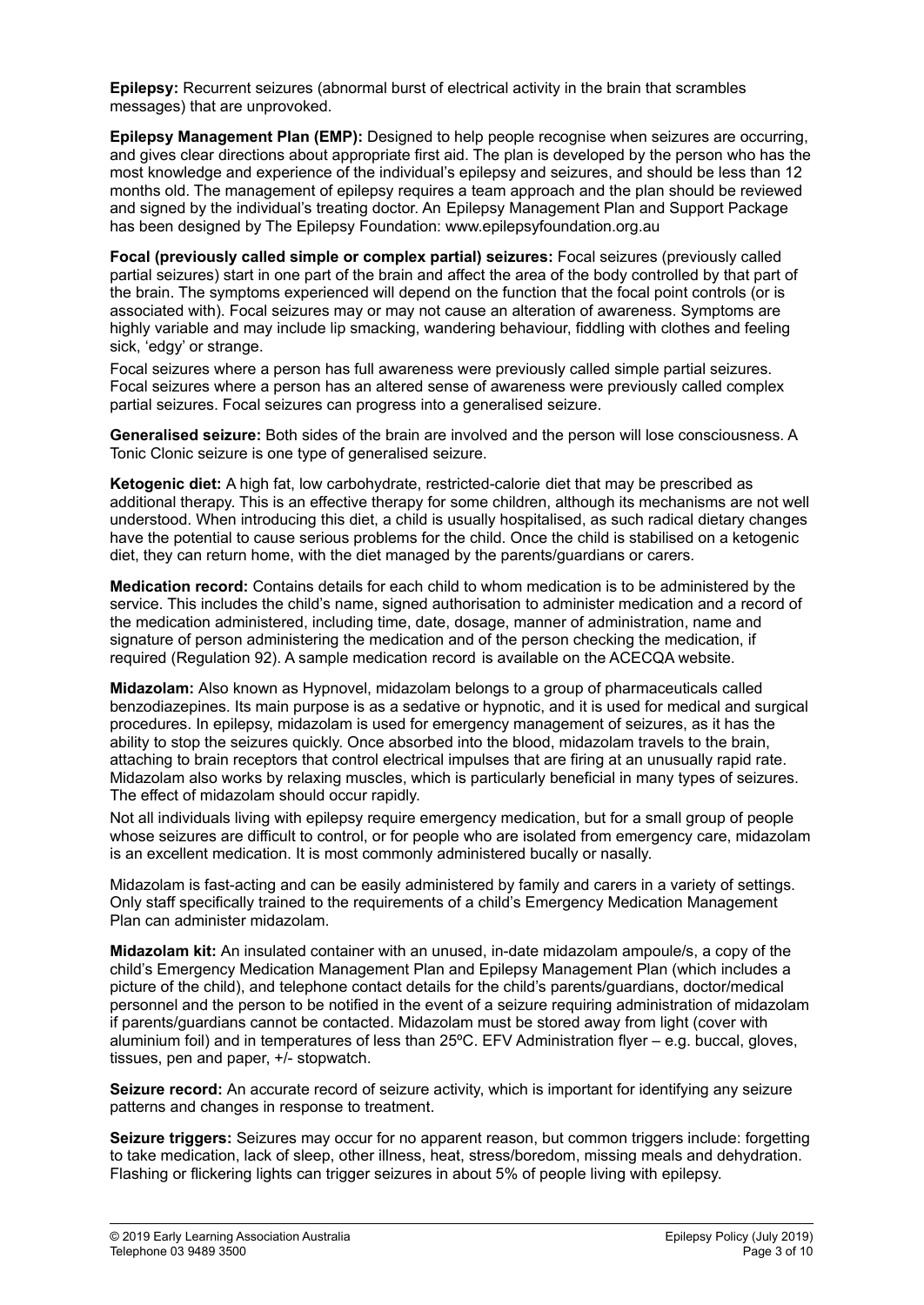**Staff record:** Must be kept by the service and include details of the Nominated Supervisor, the Educational Leader, other staff members, volunteers and the Responsible Person. The record must include information about qualifications, training and details of the *Working with Children* Check (Regulations 146–149). A sample staff record is available on the ACECQA website: [www.acecqa.gov.au](http://www.acecqa.gov.au)

**Tonic Clonic seizure:** A convulsive seizure with loss of consciousness, muscle stiffening, falling, followed by jerking movements. These types of seizures are no longer called 'grand mals'.

### **5. SOURCES AND RELATED POLICIES**

#### **Sources**

- The Epilepsy Foundation: [www.epilepsyfoundation.org.au](http://www.epilepsyfoundation.org.au) or phone (03) 9805 9111 or 1300 852 853
- Australian Children's Education and Care Quality Authority (ACECQA): [www.acecqa.gov.au](http://www.acecqa.gov.au)
- *● Guide to the Education and Care Services National Law and the Education and Care Services National Regulations 2011*, ACECQA
- *● Epilepsy Smart Schools initiative and resources: [www.epilepsysmartschools.org.au](http://www.epilepsysmartschools.org.au)*

### **Service policies**

- *● Administration of First Aid Policy*
- *● Administration of Medication Policy*
- *● Dealing with Medical Conditions Policy*
- *● Emergency and Evacuation Policy*
- *● Excursions and Service Events Policy*
- *● Incident, Injury, Trauma and Illness Policy*
- *● Inclusion and Equity Policy*
- *● Privacy and Confidentiality Policy*
- *● Staffing Policy.*

### **PROCEDURES**

### **The Approved Provider is responsible for:**

- providing all staff with a copy of the service's *Epilepsy Policy* and ensuring that they are aware of all enrolled children living with epilepsy
- ensuring that all staff have current CPR training and are aware of seizure first aid procedures (refer to Attachment 1) when a child with epilepsy is enrolled at the service
- ensuring that all staff attend training conducted by The Epilepsy Foundation on the management of epilepsy and, where appropriate, emergency management of seizures using emergency epileptic medication, when a child with epilepsy is enrolled at the service
- providing parents/guardians of children with epilepsy with a copy of the service's *Epilepsy Policy* (Regulation 91) and *Administration of Medication Policy*, upon enrolment/diagnosis of their child
- ensuring that all children with epilepsy have an Epilepsy Management Plan, seizure record and, where relevant, an Emergency Medical Management Plan, filed with their enrolment record. Records must be no more than 12 months old
- ensuring a medication record is kept for each child to who medication is to be administered by the service (Regulation 92)
- facilitating communication between management, educators, staff and parents/guardians regarding the service's *Epilepsy Policy*
- ensuring that children with epilepsy are not discriminated against in any way
- ensuring that children living with epilepsy can participate in all activities safely and to their full potential
- immediately communicating any concerns with parents/guardians regarding the management of children with epilepsy at the service
- *●* ensuring that medication is administered in accordance with the *Administration of Medication Policy*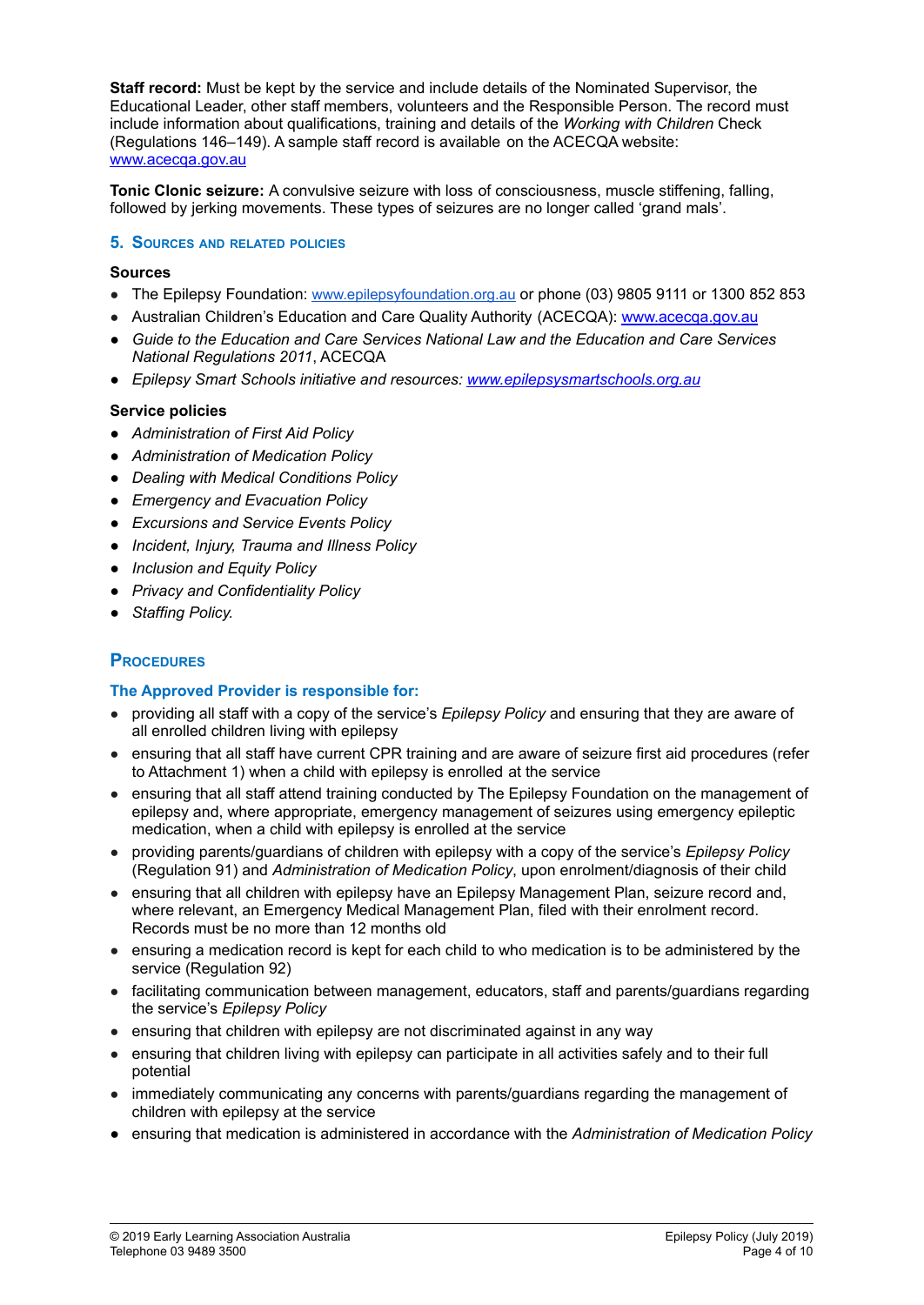● following appropriate reporting procedures set out in the *Incident, Injury, Trauma and Illness Policy* in the event that a child is ill, or is involved in a medical emergency or an incident at the service that results in injury or trauma.

### **The Nominated Supervisor or Persons in Day to Day Chargel is responsible for:**

- **●** ensuring that all educators' first aid qualifications, including CPR training, are current, meet the requirements of the National Law (Section 169(4)) and National Regulations (Regulation 137), and are approved by ACECQA
- **●** ensuring that only staff who have received child-specific training in the administration of emergency medications are permitted to administer that medication
- *●* ensuring that medication is administered in accordance with the *Administration of Medication Policy*
- compiling a list of children with epilepsy and placing it in a secure, but readily accessible, location known to all staff. This should include the Epilepsy Management Plan, seizure record and Emergency Medical Management Plan for each child with epilepsy
- ensuring that induction procedures for casual and relief staff include information about children attending the service who have been diagnosed with epilepsy, and the location of their medication and management plans
- organising epilepsy management information sessions for parents/guardians of children enrolled at the service, where appropriate
- ensuring programmed activities and experiences take into consideration the individual needs of all children, including any children with epilepsy.

### **Educators and other staff are responsible for:**

- ensuring that they are aware of the service's *Epilepsy Policy* and seizure first aid procedures (refer to Attachment 1)
- ensuring that they can identify children displaying the symptoms of a seizure, and locate their personal medication and Epilepsy Management Plan
- maintaining current approved first aid qualifications (refer to *Definitions*)
- identifying and, where possible, minimising possible seizure triggers (refer to *Definitions*) as outlined in the child's Epilepsy Management Plan
- taking all personal Epilepsy Management Plans, seizure records, medication records, Emergency Medication Plans and any prescribed medication on excursions and to other offsite events
- administering prescribed medication in accordance with the service's *Administration of Medication Policy*
- ensuring that emergency medication is stored correctly and that it remains within its expiration date
- developing a risk minimisation plan for every child with epilepsy, in consultation with parents/guardians/The Epilepsy Foundation
- being aware of, and sensitive to, possible side effects and behavioural changes following a seizure or changes to the child's medication regime
- assisting parents/guardians to complete the enrolment form and medication record for their child
- consulting with the parents/guardians of children with epilepsy in relation to the health and safety of their child, and the supervised management of the child's epilepsy
- communicating any concerns to parents/guardians if a child's epilepsy is limiting his/her ability to participate fully in all activities
- ensuring that children with epilepsy are not discriminated against in any way
- ensuring that children with epilepsy can participate in all activities safely and to their full potential.

### **Parents/guardians are responsible for:**

- reading the service's *Epilepsy Policy*
- informing staff, either on enrolment or on initial diagnosis, that their child has epilepsy
- providing a copy of their child's Epilepsy Management Plan (including an Emergency Medication Management Plan where relevant) to the service. This plan should be reviewed and updated at least annually
- ensuring the medication record (refer to *Definitions*) is completed in accordance with the *Administration of Medication Policy* of the service
- working with staff to develop a risk minimisation plan for their child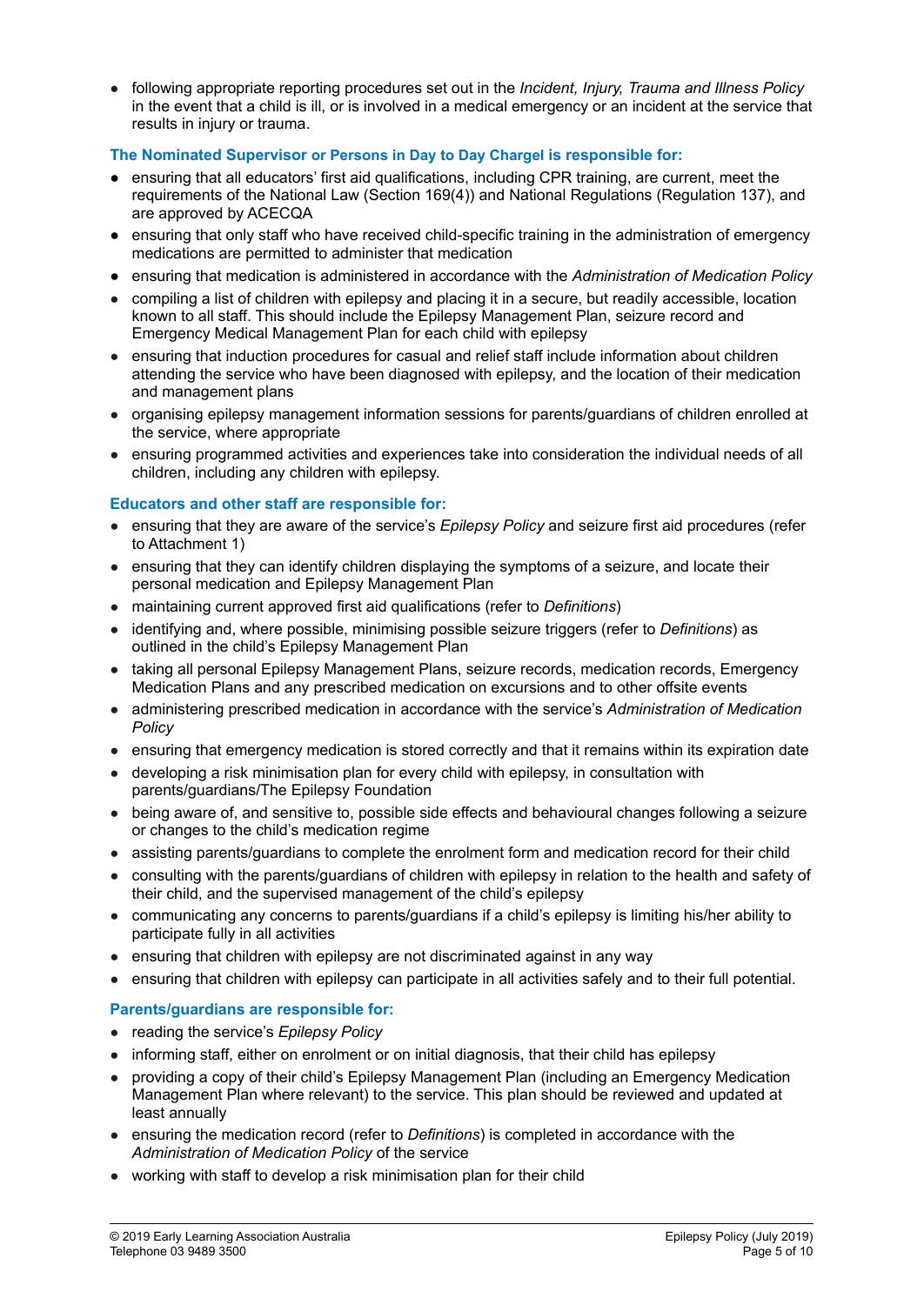- where emergency medication has been prescribed, providing an adequate supply of emergency medication for their child at all times
- notifying staff, in writing, of any changes to the information on the Epilepsy Management Plan, enrolment form or medication record
- communicating regularly with educators/staff in relation to the ongoing health and wellbeing of their child, and the management of their child's epilepsy
- encouraging their child to learn about their epilepsy, and to communicate with service staff if they are unwell or experiencing symptoms of a potential seizure.
- **Volunteers and students, while at the service, are responsible for following this policy and its procedures**

### **EVALUATION**

In order to assess whether the values and purposes of the policy have been achieved, the Approved Provider will:

- regularly seek feedback from everyone affected by the policy regarding its effectiveness
- monitor the implementation, compliance, complaints and incidents in relation to this policy
- keep the policy up to date with current legislation, research, policy and best practice
- revise the policy and procedures as part of the service's policy review cycle, or as required
- **●** notify parents/guardians at least 14 days before making any changes to this policy or its procedures.

### **ATTACHMENTS**

- Attachment 1: Seizure first aid
- Attachment 2: Enrolment checklist for children prescribed midazolam
- Attachment 3: Sample risk minimisation plan for children prescribed midazolam

### **AUTHORISATION**

This policy was adopted by the Approved Provider of Gordon Street Pre School on **23 JULY 2021**

### **REVIEW DATE: 23 JULY 2023**

### **ACKNOWLEDGEMENT**

Early Learning Association Australia (ELAA) acknowledges the contribution of The Epilepsy Foundation in developing this policy. If your service is considering changing any part of this model policy, please contact The Epilepsy Foundation to discuss your proposed changes (refer to *Sources*).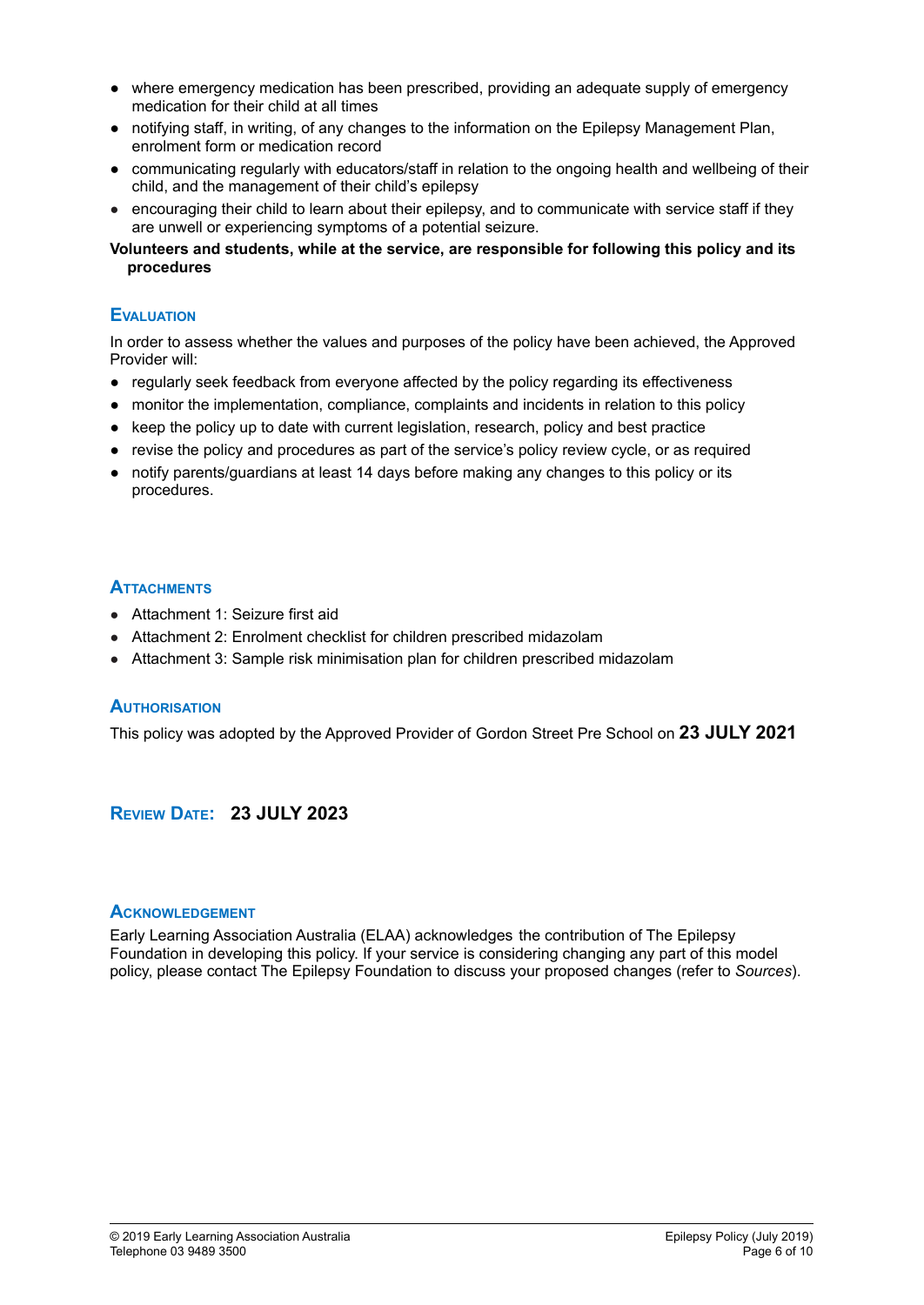# **ATTACHMENT 1 Seizure first aid**



### **Tonic Clonic seizure**

A convulsive seizure with loss of consciousness, muscle stiffening, falling, followed by jerking movements.

- Note the time the seizure started and time until it ends.
- $\bullet$  Protect the head use a pillow or cushion, if available.
- Remove any hard objects that could cause injury.
- **Do not** attempt to restrain the person, stop the jerking or put anything in their mouth.
- $\bullet$  As soon as possible, roll the person onto their side you may need to wait until the seizure movements have ceased.
- Talk to the person to make sure they have regained full consciousness.
- Stay with and reassure the person until they have recovered.

### **Absence seizure**

Occurring mostly in children, this consists of brief periods of loss of awareness. Can be mistaken for day-dreaming.

- Timing can be difficult count how many happen daily.
- Reassure the person and repeat any information that may have been missed during the seizure.

### **Focal seizure**

A non-convulsive seizure with outward signs of confusion, unresponsiveness or inappropriate behaviour. Can be mistaken for alcohol or drug intoxication.

- Note the time the seizure started and time until it ends.
- Avoid restraining the person and guide safely around objects.
- Talk to the person to make sure they have regained full consciousness.
- Stay with and reassure the person until they have recovered.

### **Call an ambulance**

Call an ambulance:

- for any seizure if you don't know the person or if there is no Epilepsy Management Plan
- if the seizure continues for more than five minutes
- if the seizure stops but the person does not regain consciousness within five minutes, or another seizure begins
- when a serious injury has occurred, if a seizure occurs in water, or if you believe a woman who is having a seizure is pregnant.

**Emergency services:** 000

**Epilepsy Help Line:** 1300 852 853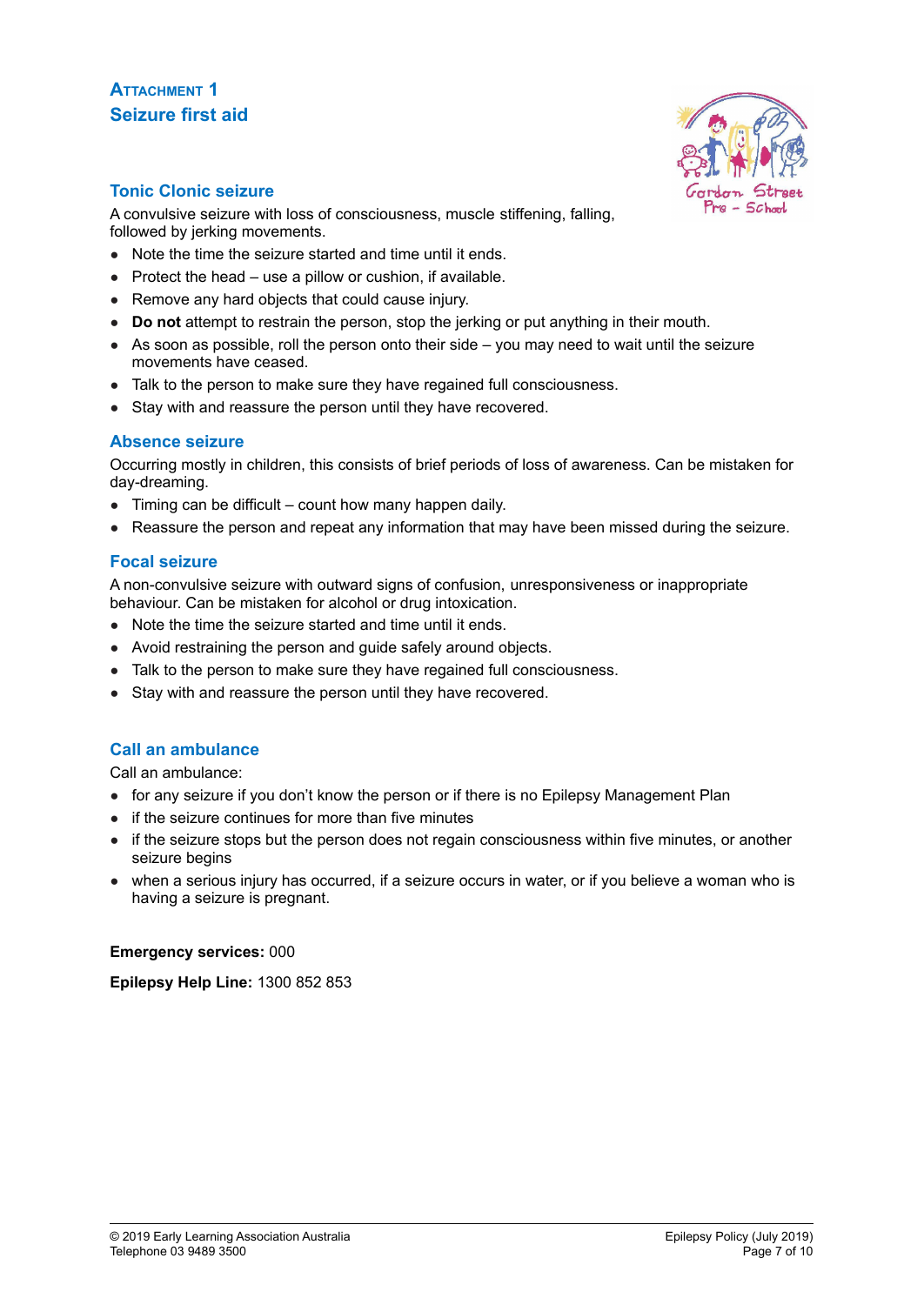## **ATTACHMENT 2 Enrolment checklist for children prescribed midazolam**



- $\Box$  A risk minimisation plan is completed in consultation with parents/quardians prior to the attendance of the child at the service, and is implemented, including following procedures to address the particular needs of each child prescribed midazolam.
- $\Box$  Parents/guardians of a child prescribed midazolam have been provided with a copy of the service's *Epilepsy Policy* and *Dealing with Medical Conditions Policy.*
- $\Box$  The Emergency Medication Management Plan (EMMP) and Epilepsy Management Plan (EMP) of the child is completed and signed by the child's registered medical practitioner and is accessible to all staff (sample documents can be accessed at: <https://www.epilepsyfoundation.org.au/epilepsy-management-plans/>).
- ☐ A copy of the child's EMMP is included in the child's midazolam kit (refer to *Definitions*).
- $\Box$  The midazolam kit (within a visible expiry date) is available for use at all times the child is being educated and cared for by the service, and includes a picture of the child.
- $\Box$  Midazolam is stored in an insulated container (midazolam kit), in a location easily accessible to adults but inaccessible to children, and away from light (cover with aluminium foil) and direct sources of heat.
- $\Box$  All staff who are trained in the administration of midazolam for a particular child, are aware of the location of each midazolam kit and the location of each child's EMMP.
- $\Box$  Staff have undertaken The Epilepsy Foundation's training, which includes strategies for epilepsy management, risk minimisation, recognition of seizures and emergency first aid treatment. Details regarding attendance at this training are to be recorded on the staff record (refer to *Definitions*).
- $\Box$  Staff have undertaken practise with a mock midazolam ampoule at some time in the last 12 months. Details regarding participation in practice sessions are to be recorded on the staff record (refer to *Definitions*).
- $\Box$  A procedure for first aid treatment for seizures is in place and all staff understand requirements (refer to Attachment 1).
- $\Box$  Contact details of all parents/guardians and authorised nominees are current and accessible.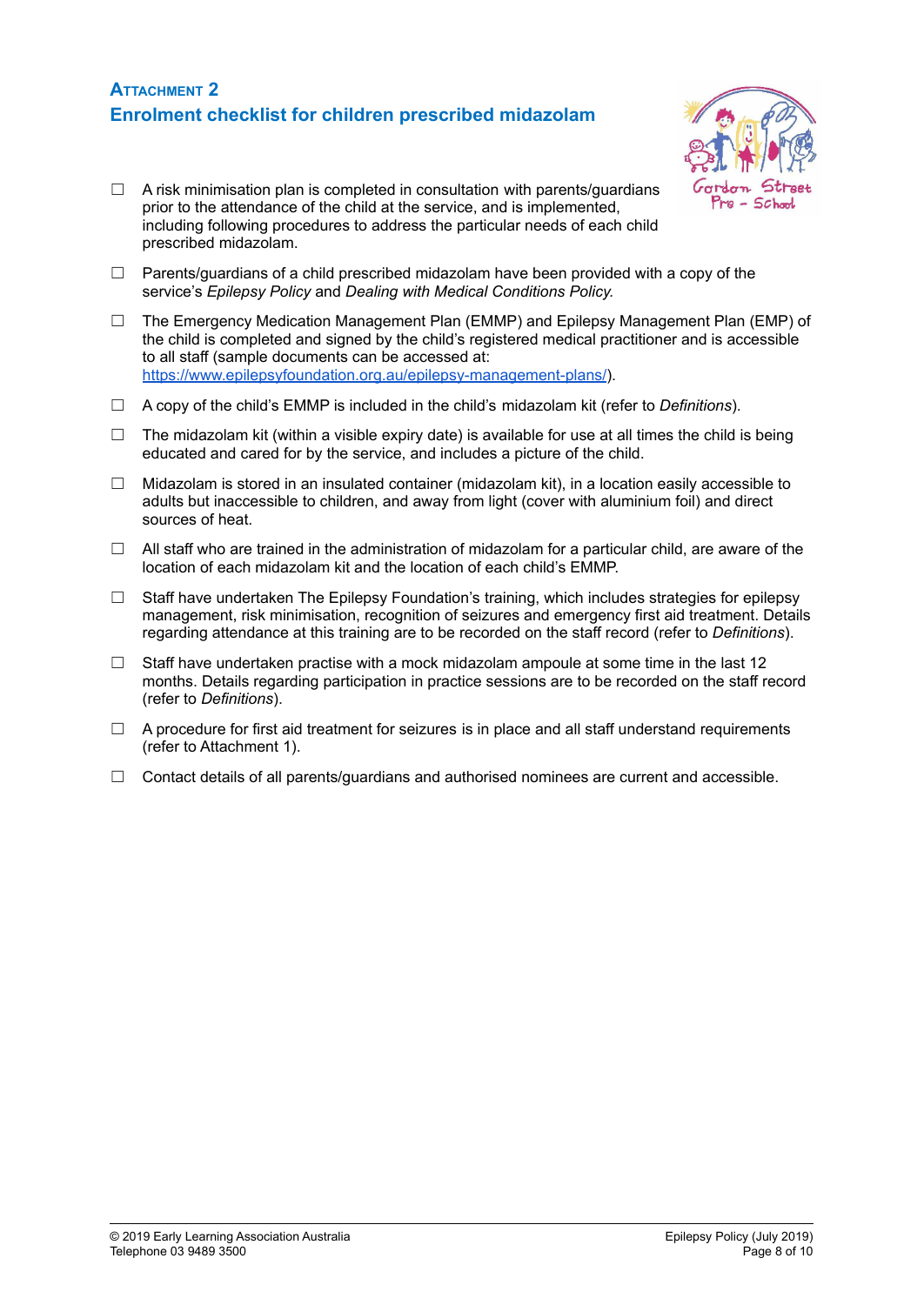# **ATTACHMENT 3 Sample risk minimisation plan for children prescribed midazolam**



The following information is not a comprehensive list, but contains some suggestions to consider when developing/reviewing your service's risk minimisation plan template in consultation with parents/guardians.

### **How well has the service planned for meeting the needs of children with epilepsy, and those children who are prescribed emergency midazolam?**

| Who are the children?                                                                              | List the name and room location of each child diagnosed<br>ш<br>with epilepsy and ensure appropriate privacy is<br>maintained in identifying these names to non-staff.                                                                                                                                                                                                                                                                                                                                                                                                                                                                                                                                                                                                                                                                                                                                                                                                                                       |  |
|----------------------------------------------------------------------------------------------------|--------------------------------------------------------------------------------------------------------------------------------------------------------------------------------------------------------------------------------------------------------------------------------------------------------------------------------------------------------------------------------------------------------------------------------------------------------------------------------------------------------------------------------------------------------------------------------------------------------------------------------------------------------------------------------------------------------------------------------------------------------------------------------------------------------------------------------------------------------------------------------------------------------------------------------------------------------------------------------------------------------------|--|
| What are their seizure triggers?                                                                   | What are the seizure triggers for the children?<br>⊔<br>List strategies that will minimise these triggers occurring<br>Ш<br>(e.g. flickering lights, blowing into wind chimes<br>(hyperventilating), sudden noise, becoming<br>over-excited etc.).                                                                                                                                                                                                                                                                                                                                                                                                                                                                                                                                                                                                                                                                                                                                                           |  |
| Do staff know what the child's<br>seizures look like and how to<br>support the child?              | List the strategies for ensuring that all staff, including<br>casual and relief staff, recognise what the child's seizures<br>look like and what support the child may need.<br>If the child is prescribed midazolam for emergency use,<br>ensure that trained staff know where the midazolam kit<br>is located.                                                                                                                                                                                                                                                                                                                                                                                                                                                                                                                                                                                                                                                                                             |  |
| Do staff know what constitutes an<br>emergency and do they know<br>what to do?                     | $\Box$<br>All staff have read and understood the child's Epilepsy<br>Management Plan (EMP), and know:<br>what constitutes an emergency and when to call an<br>ambulance<br>how to provide support to the child during and after<br>a seizure.                                                                                                                                                                                                                                                                                                                                                                                                                                                                                                                                                                                                                                                                                                                                                                |  |
| If midazolam is prescribed, how<br>does the service ensure its safe<br>administration and storage? | Record the date on which each family of a child with<br>ш<br>epilepsy (and who is prescribed midazolam) is provided a<br>copy of the service's Epilepsy Policy.<br>Record the date that parents/guardians provide an<br>⊔<br>unused, in-date and complete midazolam kit.<br>Record the date and name of staff who have attended<br>$\Box$<br>child-specific training in the administration of midazolam.<br>Test that all trained staff know the location of the<br>П<br>midazolam kit and Emergency Medication Management<br>Plan (EMMP) for each child.<br>Ensure that there is a procedure in place to regularly<br>check the expiry date of each midazolam ampoule.<br>Ensure the midazolam kit is maintained according to the<br>Ш<br>instructions in this Epilepsy Policy (refer to Definitions:<br>midazolam kit).<br>Display the Epilepsy First Aid poster in staff areas.<br>⊔<br>The midazolam kit, including a copy of the EMMP, is<br>$\Box$<br>carried by an educator/staff member when a child |  |